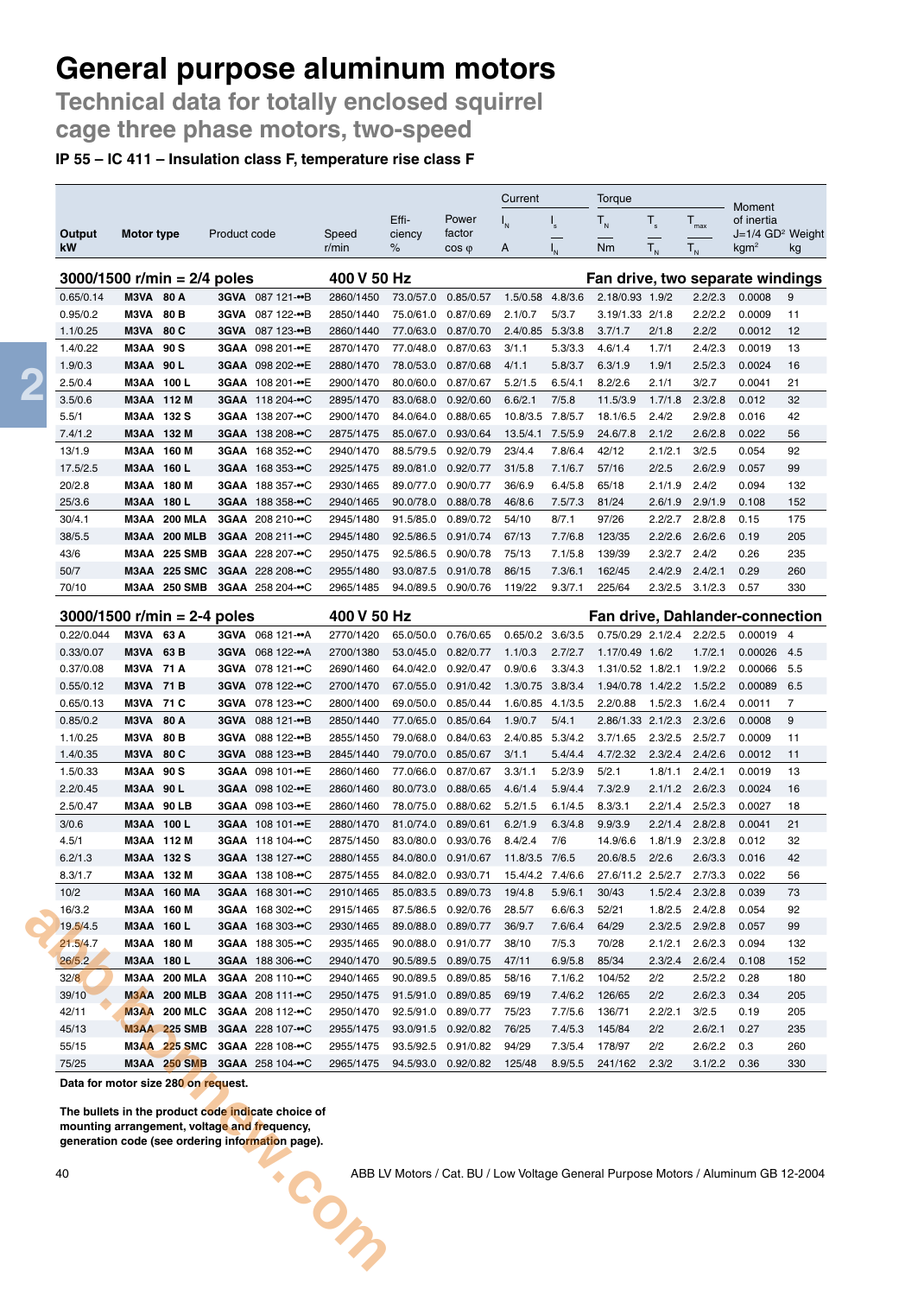**Technical data for totally enclosed squirrel cage three phase motors, two-speed**

### **IP 55 – IC 411 – Insulation class F, temperature rise class F**

|                              |                  |                     |             |                         |                |                |                          | Current           |                         | Torque                                 |             |                                          | Moment                                             |     |
|------------------------------|------------------|---------------------|-------------|-------------------------|----------------|----------------|--------------------------|-------------------|-------------------------|----------------------------------------|-------------|------------------------------------------|----------------------------------------------------|-----|
|                              |                  |                     |             |                         |                | Effi-          | Power                    | $I_{N}$           | $\mathsf{I}_\mathsf{s}$ | $T_{N}$                                | $T_{\rm s}$ | $T_{\text{max}}$                         | of inertia                                         |     |
| Output<br>kW                 | Motor type       |                     |             | Product code            | Speed<br>r/min | ciency<br>$\%$ | factor<br>$\cos \varphi$ | A                 |                         | Nm                                     | $T_{N}$     | $\mathsf{T}_{\scriptscriptstyle{\sf N}}$ | $J=1/4$ GD <sup>2</sup> Weight<br>kgm <sup>2</sup> | kg  |
|                              |                  |                     |             |                         |                |                |                          |                   |                         |                                        |             |                                          |                                                    |     |
| 1500/750 r/min = $4/8$ poles |                  |                     |             |                         | 400 V 50 Hz    |                |                          |                   |                         | Fan drive, two separate windings       |             |                                          |                                                    |     |
| 0.18/0.025                   | <b>M3VA 71 A</b> |                     |             | 3GVA 077 241-••C        | 1420/710       | 50.0/26.0      | 0.76/0.60                | 0.7/0.35          | 2.7/2.1                 | 1.22/0.34 1.5/3.9                      |             | 1.9/3.9                                  | 0.00066                                            | 5.5 |
| 0.3/0.05                     | M3VA             | 71 B                | 3GVA        | 077 242-••C             | 1400/700       | 54.0/34.0      | 0.80/0.60                | 1/0.45            | 2.7/2.1                 | 2.1/0.69                               | 1.5/2.8     | 1.7/2.8                                  | 0.00089                                            | 6.5 |
| 0.48/0.075                   | M3VA             | 80 A                | <b>3GVA</b> | 087 241-••B             | 1400/710       | 64.0/35.0      | 0.79/0.51                | 1.4/0.55          | 3.4/2.4                 | 3.3/1                                  | 1.7/2.2     | 1.7/2.6                                  | 0.0013                                             | 9   |
| 0.63/0.1                     | M3VA             | 80 <sub>B</sub>     | 3GVA        | 087 242-••B             | 1400/710       | 68.0/40.0      | 0.81/0.50                | 1.65/0.75 3.7/2.5 |                         | 4.4/1.35                               | 1.8/2.3     | 1.8/2.6                                  | 0.0016                                             | 11  |
| 0.73/0.12                    | M3VA             | 80 C                | 3GVA        | 087 243-••B             | 1400/710       | 70.0/42.0      | 0.80/0.50                | 1.9/0.85          | 4.1/2.6                 | 5/1.7                                  | 2/2.3       | 2/2.5                                    | 0.002                                              | 12  |
| 1/0.13                       | M3AA             | 90S                 |             | 3GAA 098 207-••E        | 1400/700       | 71.0/38.0      | 0.83/0.70                | 2.6/0.72          | 3.9/2.1                 | 6.8/1.8                                | 1.5/1       | 2/1.7                                    | 0.0032                                             | 13  |
| 1.4/0.18                     | M3AA             | 90 L                |             | 3GAA 098 208-••E        | 1420/710       | 74.0/41.0      | 0.81/0.60                | 3.5/1.1           | 4.5/2.3                 | 9.4/2.4                                | 1.7/1.1     | 2.3/2.1                                  | 0.0043                                             | 16  |
| 1.85/0.25                    | M3AA             | 100 LA              |             | 3GAA 108 206-••E        | 1430/720       | 78.0/45.0      | 0.84/0.60                | 4.2/1.4           | 4.9/2.5                 | 12/3.3                                 | 1.7/1.1     | 2.3/2.1                                  | 0.0069                                             | 20  |
| 2.3/0.33                     |                  | <b>M3AA 100 LB</b>  |             | 3GAA 108 207-••E        | 1430/720       | 80.0/49.0      | 0.86/0.60                | 5/1.6             | 5.2/2.6                 | 15/4.3                                 | 1.8/1.1     | 2.4/2.2                                  | 0.0082                                             | 23  |
| 3/0.4                        | M3AA 112 M       |                     |             | <b>3GAA</b> 118 206-⊷C  | 1440/730       | 81.0/51.0      | 0.87/0.58                | 6.2/2             | 6.8/3.8                 | 19.9/5.2                               | 1.5/1.6     | 2.4/2.6                                  | 0.018                                              | 32  |
| 4/0.6                        | M3AA 132 S       |                     |             | 3GAA 138 231-••C        | 1465/740       | 84.0/51.0      | 0.84/0.53                | 8.2/3.2           | 6.5/3.5                 | 26.1/7.7                               | 1.5/1.1     | 2.4/2.5                                  | 0.038                                              | 48  |
| 5.5/0.9                      | МЗАА             | 132 M               |             | 3GAA 138 232-••C        | 1455/735       | 84.0/53.0      | 0.87/0.64                | 10.9/3.9          | 6.2/3.1                 | 36.1/11.7 1.5/1.1                      |             | 2.2/2                                    | 0.048                                              | 59  |
| 9/1.3                        | МЗАА             | 160 M               |             | 3GAA 168 356-••C        | 1460/735       | 87.0/60.0      | 0.84/0.53                | 18/5.9            | 6.6/4                   | 59/17                                  | 2/2.2       | 2.5/2.7                                  | 0.089                                              | 92  |
| 13/1.8                       | M3AA             | 160 L               |             | 3GAA 168 357-••C        | 1455/735       | 88.0/64.0      | 0.85/0.53                | 26/8.2            | 6/4.1                   | 89/26                                  | 1.9/2.2     | 2.3/2.6                                  | 0.119                                              | 117 |
| 16/2.3                       |                  | M3AA 180 M          |             | 3GAA 188 361-••C        | 1475/740       | 88.5/64.0      | 0.82/0.53                | 32/9.7            | 6.8/4.1                 | 104/30                                 | 2.2/2.2     | 2.7/2.6                                  | 0.176                                              | 130 |
| 19/2.7                       | M3AA             | 180 L               |             | <b>3GAA</b> 188 362-⊷C  | 1475/740       | 89.5/68.0      | 0.83/0.54                | 37/10.5           | 7.5/7.2                 | 123/35                                 | 2.6/2.6     | 2.9/2.6                                  | 0.224                                              | 159 |
| 26/3.3                       | M3AA             | <b>200 MLA</b>      |             | 3GAA 208 216- $\cdot$ C | 1475/740       | 91.0/73.0      | 0.85/0.59                | 49/11             | 6.9/4.6                 | 168/46                                 | 2.1/2.2     | 2.5/2.3                                  | 0.28                                               | 180 |
| 30/3.8                       | МЗАА             | <b>200 MLB</b>      |             | 3GAA 208 217- $\cdot$ C | 1470/740       | 91.5/75.5      | 0.86/0.59                | 55/12.5           | 6.7/4.6                 | 195/49                                 | 2.1/2.2     | 2.4/2.2                                  | 0.34                                               | 205 |
| 38/5.2                       | МЗАА             | <b>225 SMB</b>      |             | 3GAA 228 211-••C        | 1480/740       | 91.5/80.5      | 0.84/0.63                | 72/15             | 7.3/5.2                 | 245/67                                 | 2.1/2.3     | 2.6/2.3                                  | 0.41                                               | 230 |
| 46/7                         | M3AA             | <b>225 SMC</b>      |             | 3GAA 228 212-••C        | 1480/740       | 92.5/82.0      | 0.86/0.66                | 85/19             | 7.7/4.9                 | 297/90                                 | 2.3/2.1     | 2.7/2.1                                  | 0.49                                               | 265 |
| 63/10                        |                  | <b>M3AA 250 SMB</b> |             | 3GAA 258 206-••C        | 1475/740       | 93.5/83.0      | 0.89/0.65                | 110/27            | 7.5/6                   | 408/129                                | 2.4/3       | 2.7/2.7                                  | 0.89                                               | 335 |
| 1500/750 r/min = 4-8 poles   |                  |                     |             |                         | 400 V 50 Hz    |                |                          |                   |                         | <b>Fan drive, Dahlander-connection</b> |             |                                          |                                                    |     |
| 0.18/0.037                   | <b>M3VA 71 A</b> |                     |             | 3GVA 078 241-••C        | 1380/720       | 58.0/17.0      | 0.74/0.50                | 0.6/0.7           | 3.5/1.7                 | 1.24/0.49 1.7/1.7                      |             | 1.8/1.8                                  | 0.00066                                            | 5.5 |
| 0.37/0.09                    | M3VA             | 71 B                | 3GVA        | 078 242-••C             | 1360/700       | 58.0/19.0      | 0.84/0.52                | 1.1/1.2           | 3.1/1.7                 | 2.6/1.2                                | 1.3/1.8     | 1.4/1.9                                  | 0.00089                                            | 6.5 |
| 0.45/0.1                     | M3VA 71 C        |                     |             | 3GVA 078 243-••C        | 1390/685       | 60.0/24.0      | 0.78/0.51                | 1.4/1.2           | 3.5/2.6                 | 3.1/1.4                                | 1.7/1.3     | 1.8/1.4                                  | 0.0011                                             | 7   |
|                              |                  |                     |             |                         |                |                |                          |                   |                         |                                        |             |                                          |                                                    |     |

| 0.37/0.09 | <b>M3VA 71 B</b> |                     | 3GVA 078 242-••C        | 1360/700                                                                           |                     | 58.0/19.0  0.84/0.52  1.1/1.2            |                  | 3.1/1.7 | 2.6/1.2           | 1.3/1.8 | 1.4/1.9 | 0.00089 6.5 |     |
|-----------|------------------|---------------------|-------------------------|------------------------------------------------------------------------------------|---------------------|------------------------------------------|------------------|---------|-------------------|---------|---------|-------------|-----|
| 0.45/0.1  | M3VA 71 C        |                     | 3GVA 078 243-••C        | 1390/685                                                                           | 60.0/24.0           | 0.78/0.51                                | 1.4/1.2          | 3.5/2.6 | 3.1/1.4           | 1.7/1.3 | 1.8/1.4 | 0.0011      | 7   |
| 0.55/0.13 | M3VA 80 A        |                     | 3GVA 088 241-••B        | 1410/680                                                                           | 64.0/50.0           | 0.70/0.60                                | 1.8/0.65 3.8/2.4 |         | 3.74/1.83 2.2/1.6 |         | 2.2/1.6 | 0.0013      | 9   |
| 0.75/0.17 | <b>M3VA 80 B</b> |                     | 3GVA 088 242-••B        | 1400/675                                                                           | 67.0/53.0           | 0.75/0.62 2.15/0.75 4/2.4                |                  |         | 5.13/2.41 2/1.4   |         | 2/1.4   | 0.0016      | 10  |
| 0.9/0.2   | M3VA 80 C        |                     | 3GVA 088 243-••B        | 1400/680                                                                           |                     | 70.0/56.0  0.76/0.62  2.45/0.85  4.3/2.5 |                  |         | 6.15/2.82 2.3/1.5 |         | 2.3/2.5 | 0.002       | 11  |
| 1.1/0.26  | <b>M3AA 90 S</b> |                     | 3GAA 098 104-••E        | 1410/700                                                                           |                     | 73.0/53.0  0.80/0.63  2.8/1.2            |                  | 4.2/2.4 | 7.4/3.6           | 1.8/1.2 | 2.3/1.9 | 0.0032      | 13  |
| 1.7/0.35  | M3AA 90 L        |                     | 3GAA 098 105-••E        | 1390/700                                                                           |                     | 74.0/57.0 0.82/0.57                      | 4/1.6            | 4.5/2.5 | 10.3/4.7          | 2.2/1.5 | 2.6/2.1 | 0.0043      | 16  |
| 1.8/0.35  | M3AA 90 LB       |                     | 3GAA 098 106-••E        | 1400/710                                                                           | 76.0/60.0           | 0.83/0.56                                | 4.2/1.5          | 4.3/2.7 | 12/4.8            | 1.9/1.6 | 2.3/2.3 | 0.0048      | 18  |
| 2.3/0.5   |                  | M3AA 100 LA         | 3GAA 108 103-••E        | 1415/715                                                                           |                     | 76.0/63.0  0.84/0.60                     | 5.2/1.9          | 4.6/2.7 | 15.5/6.7          | 1.8/1.2 | 2.4/1.9 | 0.0069      | 20  |
| 2.8/0.6   |                  | M3AA 100 LB         | 3GAA 108 104-••E        | 1430/720                                                                           |                     | 81.0/68.0 0.82/0.58                      | 6.4/2.2          | 5.2/3   | 18/8              | 2/1.2   | 2.6/2.2 | 0.0082      | 23  |
| 3/0.65    |                  | M3AA 100 LC         | 3GAA 108 105-••E        | 1430/720                                                                           |                     | 81.0/67.0 0.81/0.56                      | 6.8/2.5          | 5.6/3   | 20/8.7            | 2.2/1.3 | 2.8/2.3 | 0.009       | 26  |
| 3.5/0.7   |                  | M3AA 112 M          | 3GAA 118 126-••C        | 1430/720                                                                           |                     | 81.0/71.0 0.89/0.58                      | 7/2.5            | 6.8/4.4 | 23.4/9.3          | 1.6/1.7 | 2.5/2.7 | 0.018       | 32  |
| 5/1       | M3AA 132 S       |                     | 3GAA 138 131-••C        | 1450/725                                                                           | 83.0/74.0 0.87/0.59 |                                          | 9.9/3.3          | 6.4/3.6 | 32.9/13.2 1.5/1   |         | 2.3/2   | 0.038       | 48  |
| 6.8/1.4   | M3AA 132 M       |                     | 3GAA 138 132-••C        | 1460/730                                                                           | 85.0/73.0           | 0.84/0.55                                | 13.7/5.1         | 7.6/3.6 | 44.5/18.3 2/1.4   |         | 2.8/2.7 | 0.048       | 59  |
| 10.5/2.2  |                  | M3AA 160 M          | 3GAA 168 304-••C        | 1460/735                                                                           |                     | 87.5/79.0  0.84/0.54                     | 21/7.4           | 6.9/3.7 | 69/29             | 2.2/1.5 | 2.7/2.3 | 0.089       | 94  |
| 15.5/2.7  | M3AA 160 L       |                     | 3GAA 168 305-••C        | 1460/735                                                                           |                     | 88.5/79.5 0.85/0.51                      | 30/9.5           | 6.9/3.9 | 101/35            | 2.2/1.7 | 2.6/2.6 | 0.119       | 117 |
| 17/3.4    |                  | M3AA 180 M          | 3GAA 188 307-••C        | 1470/730                                                                           | 88.5/78.0           | 0.85/0.56                                | 33/11            | 5.8/4.3 | 111/44            | 1.7/1.2 | 2.3/1.9 | 0.176       | 137 |
| 22/4.4    | M3AA 180 L       |                     | 3GAA 188 308-••C        | 1475/735                                                                           | 89.5/79.0 0.83/0.53 |                                          | 43/15            | 6.7/3.9 | 143/57            | 2/1.7   | 2.6/2.3 | 0.224       | 161 |
| 29/6.5    |                  | <b>M3AA 200 MLA</b> | 3GAA 208 116-••C        | 1470/730                                                                           |                     | 90.5/86.0  0.86/0.64                     | 54/17            | 6.9/4.2 | 188/81            | 2.2/1.9 | 2.4/1.9 | 0.28        | 180 |
| 33/8      |                  | M3AA 200 MLB        | 3GAA 208 117-••C        | 1475/730                                                                           |                     | 91.5/86.5  0.86/0.64  61/21              |                  | 7.8/4.2 | 214/105           | 2.6/1.9 | 2.6/1.8 | 0.34        | 205 |
| 42/10     |                  | <b>M3AA 225 SMB</b> | 3GAA 228 111-C          | 1480/740                                                                           | 92.0/89.5           | 0.86/0.64                                | 85/27            | 7.8/5   | 271/129           | 2.5/2.2 | 3/2.3   | 0.49        | 265 |
| 50/11     |                  | <b>M3AA 225 SMC</b> | 3GAA 228 112-C          | 1465/735                                                                           |                     | 92.5/89.5  0.87/0.65  91/28              |                  | 7.3/4.7 | 324/143           | 2.3/2   | 2.5/2   | 0.49        | 265 |
| 60/15     |                  | <b>M3AA 250 SMB</b> | 3GAA 258 106- $\cdot$ C | 1475/735                                                                           |                     | 93.0/90.0  0.86/0.70                     | 104/34           | 7.9/4.7 | 388/195           | 2.6/2.1 | 2.7/2   | 0.89        | 335 |
|           |                  |                     |                         | ABB LV Motors / Cat. BU / Low Voltage General Purpose Motors / Aluminum GB 12-2004 |                     |                                          |                  |         |                   |         |         |             | 41  |

**2**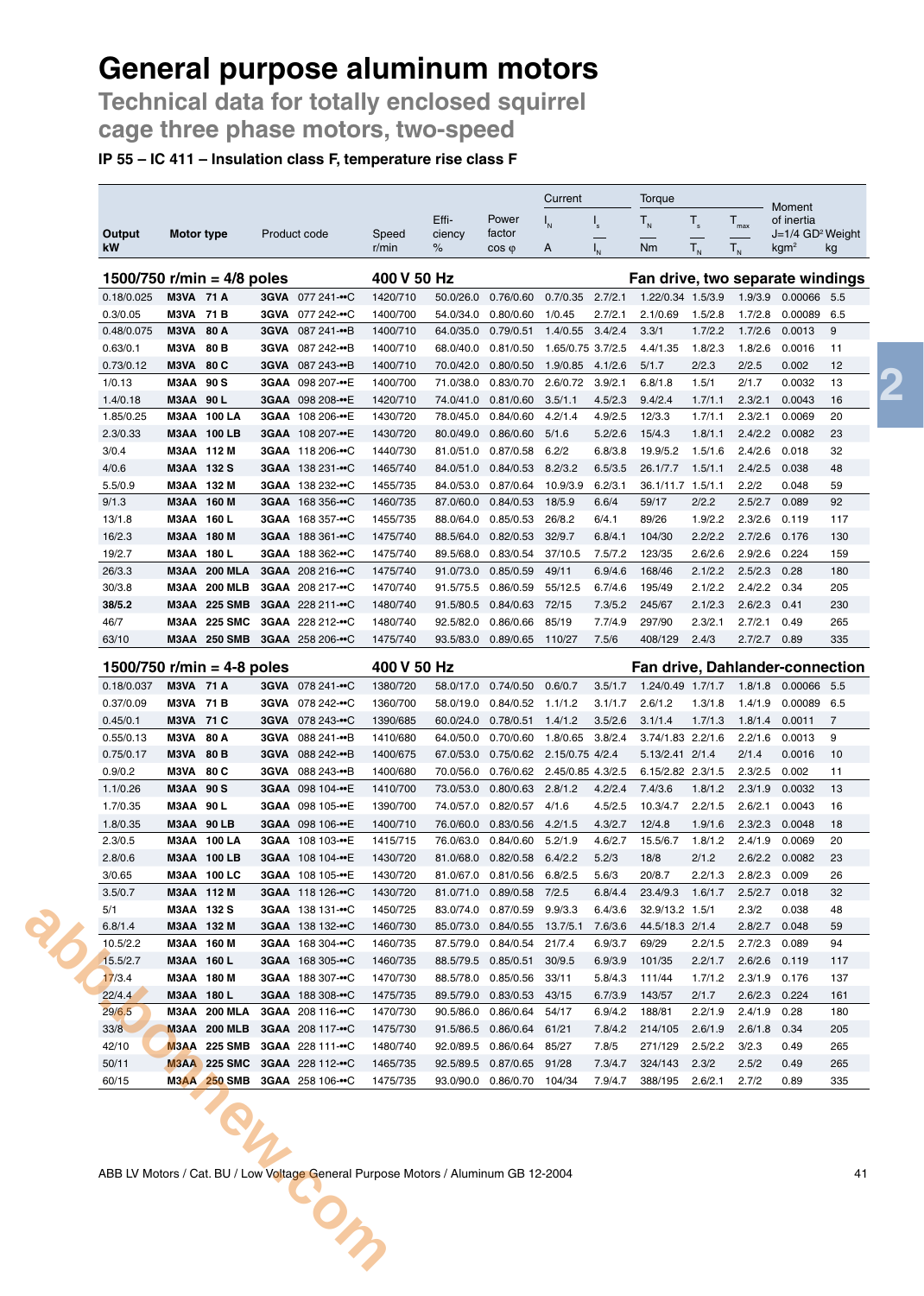**Technical data for totally enclosed squirrel cage three phase motors, two-speed**

#### **IP 55 – IC 411 – Insulation class F, temperature rise class F**

|                               |                   |                    |                            | Current<br>Torque |                |                |                          |          | Moment                    |                   |             |                  |                                                    |     |
|-------------------------------|-------------------|--------------------|----------------------------|-------------------|----------------|----------------|--------------------------|----------|---------------------------|-------------------|-------------|------------------|----------------------------------------------------|-----|
|                               |                   |                    |                            |                   |                | Effi-          | Power                    | ı"       | $\mathsf{I}_\mathsf{s}$   | $T_{N}$           | $T_{\rm s}$ | $T_{\text{max}}$ | of inertia                                         |     |
| Output<br>kW                  | <b>Motor type</b> |                    |                            | Product code      | Speed<br>r/min | ciency<br>$\%$ | factor<br>$\cos \varphi$ | A        | $\mathsf{I}_{\mathsf{N}}$ | Nm                | $T_{N}$     | $T_{N}$          | $J=1/4$ GD <sup>2</sup> Weight<br>kgm <sup>2</sup> | kg  |
| 1500/1000 r/min = $4/6$ poles |                   |                    |                            |                   | 400 V 50 Hz    |                |                          |          |                           |                   |             |                  | Fan drive, two separate windings                   |     |
| 0.18/0.05                     | <b>M3VA 71 A</b>  |                    |                            | 3GVA 077 231-••C  | 1400/900       | 56.0/27.0      | 0.76/0.79                | 0.6/0.4  | 3/2.1                     | 1.22/0.53 1.1/1.1 |             | 1.2/1.2          | 0.00066 5.5                                        |     |
| 0.3/0.1                       | M3VA              | 71 B               | <b>3GVA</b>                | 077 232-••C       | 1350/900       | 54.0/30.0      | 0.86/0.79                | 0.9/0.6  | 2.8/2                     | 2.1/1.06          | 1/1.1       | 1.1/1.1          | 0.00089                                            | 6.5 |
| 0.5/0.19                      | M3VA              | 80 A               | 3GVA                       | 087 231-••B       | 1370/930       | 60.0/53.0      | 0.84/0.77                | 1.4/0.7  | 2.9/3.1                   | 3.5/1.96          | 1.4/1.5     | 1.4/1.5          | 0.0019                                             | 9   |
| 0.66/0.25                     | M3VA              | 80 B               | <b>3GVA</b>                | 087 232-••B       | 1390/935       | 63.0/59.0      | 0.85/0.78                | 1.75/0.8 | 3.3/3.3                   | 4.55/2.56 1.6/1.5 |             | 1.6/1.6          | 0.0022                                             | 10  |
| 0.78/0.3                      | M3VA              | 80 C               |                            | 3GVA 087 233-••B  | 1400/940       | 66.0/60.0      | 0.84/0.73                | 2/1      | 3.6/3.8                   | 5.33/3.06 1.8/1.9 |             | 1.8/2.1          | 0.0025                                             | 10  |
| 1/0.3                         | M3AA              | 90 S               |                            | 3GAA 098 204-••E  | 1400/940       | 73.0/53.0      | 0.83/0.70                | 2.5/1.2  | 4.2/2.6                   | 6.8/3             | 1.8/1       | 2.2/1.7          | 0.0032                                             | 13  |
| 1.5/0.45                      | <b>M3AA 90 L</b>  |                    |                            | 3GAA 098 205-••E  | 1400/930       | 72.0/52.0      | 0.84/0.73                | 3.5/1.6  | 4.3/2.9                   | 10/4.5            | 1.7/1       | 2.1/1.8          | 0.0043                                             | 16  |
| 2/0.6                         | МЗАА              | 100 LA             |                            | 3GAA 108 203-••E  | 1430/960       | 77.0/62.0      | 0.85/0.72                | 4.5/2    | 5/3.3                     | 13/5.9            | 1.8/1       | 2.4/1.9          | 0.0069                                             | 20  |
| 2.5/0.8                       |                   | <b>M3AA 100 LB</b> |                            | 3GAA 108 204-••E  | 1430/960       | 79.0/68.0      | 0.84/0.71                | 5.5/2.5  | 5.6/3.5                   | 16/7.9            | 2/1.1       | 2.5/2            | 0.0082                                             | 23  |
| 3/1                           |                   | M3AA 112 M         |                            | 3GAA 118 205-••C  | 1445/975       | 82.0/67.0      | 0.84/0.68                | 6.3/3.1  | 6/4                       | 19.8/9.8          | 1.3/1       | 2.3/2.2          | 0.018                                              | 33  |
| 4.5/1.5                       | M3AA 132 S        |                    |                            | 3GAA 138 229-••C  | 1460/985       | 83.0/67.0      | 0.85/0.64                | 9.2/5.1  | 6.5/4.2                   | 29.4/14.5         | 1.5/1       | 2.3/2.2          | 0.038                                              | 48  |
| 6/2                           | M3AA              | 132 M              |                            | 3GAA 138 230-••C  | 1460/980       | 84.0/71.0      | 0.86/0.73                | 12/5.6   | 7.1/4.5                   | 39.2/19.5         | 1.8/1.3     | 2.5/2            | 0.048                                              | 59  |
| 10.5/3.5                      |                   | M3AA 160 M         |                            | 3GAA 168 354-••C  | 1460/965       | 87.0/75.5      | 0.84/0.78                | 21/8.6   | 6.4/4.1                   | 69/35             | 2/1.3       | 2.5/1.7          | 0.089                                              | 93  |
| 14.5/4.5                      | МЗАА              | 160 L              |                            | 3GAA 168 355-••C  | 1460/970       | 88.5/77.0      | 0.85/0.76                | 28/11    | 6.9/4.6                   | 95/44             | 2.2/1.5     | 2.6/1.9          | 0.119                                              | 117 |
| 16/5                          |                   | M3AA 180 M         |                            | 3GAA 188 359-••C  | 1470/980       | 89.0/78.0      | 0.83/0.73                | 31/12.5  | 6.3/4.6                   | 104/49            | 1.9/1.5     | 2.5/2            | 0.176                                              | 131 |
| 20/6.5                        | M3AA              | 180L               |                            | 3GAA 188 360-••C  | 1470/980       | 90.0/79.5      | 0.83/0.74                | 39/16    | 7.2/5                     | 130/63            | 2.4/1.8     | 2.7/2            | 0.224                                              | 159 |
| 23/7.2                        | МЗАА              | <b>200 MLA</b>     |                            | 3GAA 208 213-••C  | 1475/985       | 89.5/84.0      | 0.88/0.87                | 43/15    | 7.7/7.8                   | 149/70            | 1.6/1.9     | 2.8/2.9          | 0.44                                               | 175 |
| 30/9                          | МЗАА              | <b>200 MLB</b>     |                            | 3GAA 208 214-••C  | 1470/990       | 90.0/86.6      | 0.90/0.84                | 54/18.2  | 7.7/9.5                   | 195/87            | 1.6/1.7     | 2.7/2.9          | 0.53                                               | 200 |
| 34/11                         |                   | M3AA 225 SMB       |                            | 3GAA 228 209-••C  | 1470/985       | 91.0/85.0      | 0.91/0.89                | 60/21    | 7.7/6.7                   | 221/107           | 1.5/1.3     | 2.7/2.3          | 0.67                                               | 225 |
| 42/14                         | МЗАА              | <b>225 SMC</b>     |                            | 3GAA 228 210-••C  | 1475/985       | 91.5/89.0      | 0.89/0.89                | 75/27    | 8.4/6.8                   | 272/136           | 1.7/1.4     | 3/2.3            | 0.78                                               | 255 |
| 63/18.5                       | МЗАА              | <b>250 SMB</b>     |                            | 3GAA 258 205-••C  | 1475/985       | 93.5/87.0      | 0.89/0.79                | 110/40   | 7.5/7.3                   | 408/179           | 2.4/3       | 2.7/2.6          | 0.89                                               | 335 |
| $1000$ <i>men</i> $1.1$       |                   |                    | $0/0$ $\sim$ $\sim$ $\sim$ |                   | $AOMU EOM11-$  |                |                          |          |                           | Fan dubia tura    |             |                  | مالمصابين مالم                                     |     |

| 0.0019<br>9                                    |
|------------------------------------------------|
| 10                                             |
| 13                                             |
| 16                                             |
| 20                                             |
| 23                                             |
| 185                                            |
| 200                                            |
| 225                                            |
| 250                                            |
| 320                                            |
| 0.0022<br>0.0032<br>0.0043<br>0.0069<br>0.0082 |

| 1000/500 r/min = 6-12 poles                                                                                                                                  |                    |                  | 400 V 50 Hz |           |                                                                                    |                 |                   | Fan drive, Dahlander-connection |         |         |        |    |
|--------------------------------------------------------------------------------------------------------------------------------------------------------------|--------------------|------------------|-------------|-----------|------------------------------------------------------------------------------------|-----------------|-------------------|---------------------------------|---------|---------|--------|----|
| 0.4/0.08                                                                                                                                                     | M3VA 80 A          | 3GVA 088 361-••B | 900/460     | 62.0/30.0 | 0.78/0.56                                                                          | 1.2/0.7         |                   | 3.1/1.9 4.26/1.67 1.6/1.6       |         | 1.6/1.7 | 0.0019 | 9  |
| 0.5/0.105<br>M3VA                                                                                                                                            | 80 B               | 3GVA 088 362-••B | 915/465     | 66.0/31.0 | 0.75/0.52                                                                          | 1.45/0.95 3.7/2 |                   | 5.23/2.16 1.9/1.9               |         | 2/2     | 0.0022 | 10 |
| 0.6/0.12                                                                                                                                                     | M3VA 80 C          | 3GVA 088 363-••B | 920/470     |           | 68.0/32.0 0.74/0.50                                                                |                 |                   | 1.75/1.05 3.8/2.1 6.24/2.45 2/2 |         | 2/2     | 0.0025 | 11 |
| 0.5/0.08                                                                                                                                                     | <b>M3AA 90 S</b>   | 3GAA 098 107-••E | 920/440     | 60.0/31.0 | 0.74/0.59                                                                          | 1.7/0.63        | 2.9/1.7           | 5.2/1.7                         | 1.2/1.4 | 1.8/2   | 0.0032 | 13 |
| 0.75/0.12                                                                                                                                                    | M3AA 90L           | 3GAA 098 108-••E | 930/450     |           | 64.0/36.0 0.73/0.54                                                                | 2.4/0.9         | 3/1.8             | 7.7/2.5                         | 1.3/1.6 | 1.9/1.9 | 0.0043 | 16 |
| 0.9/0.16                                                                                                                                                     | <b>M3AA 100 LA</b> | 3GAA 108 106-••E | 940/470     | 69.0/45.0 | 0.73/0.49                                                                          | 2.6/0.96        | $3.6/2.1$ $9/3.2$ |                                 | 1.3/1.2 | 2/1.8   | 0.0069 | 20 |
| 1.3/0.2<br><b>M3AA</b>                                                                                                                                       | 100 LB             | 3GAA 108 107-••E | 940/460     | 71.0/52.0 | 0.76/0.47                                                                          | 3.5/1.2         | 3.4/2.2           | 13/4                            | 1.2/1   | 1.8/1.5 | 0.0082 | 23 |
| The bullets in the product code indicate choice of mounting<br>arrangement, voltage and frequency, generation code (see ordering<br>information page).<br>42 |                    |                  |             |           | ABB LV Motors / Cat. BU / Low Voltage General Purpose Motors / Aluminum GB 12-2004 |                 |                   |                                 |         |         |        |    |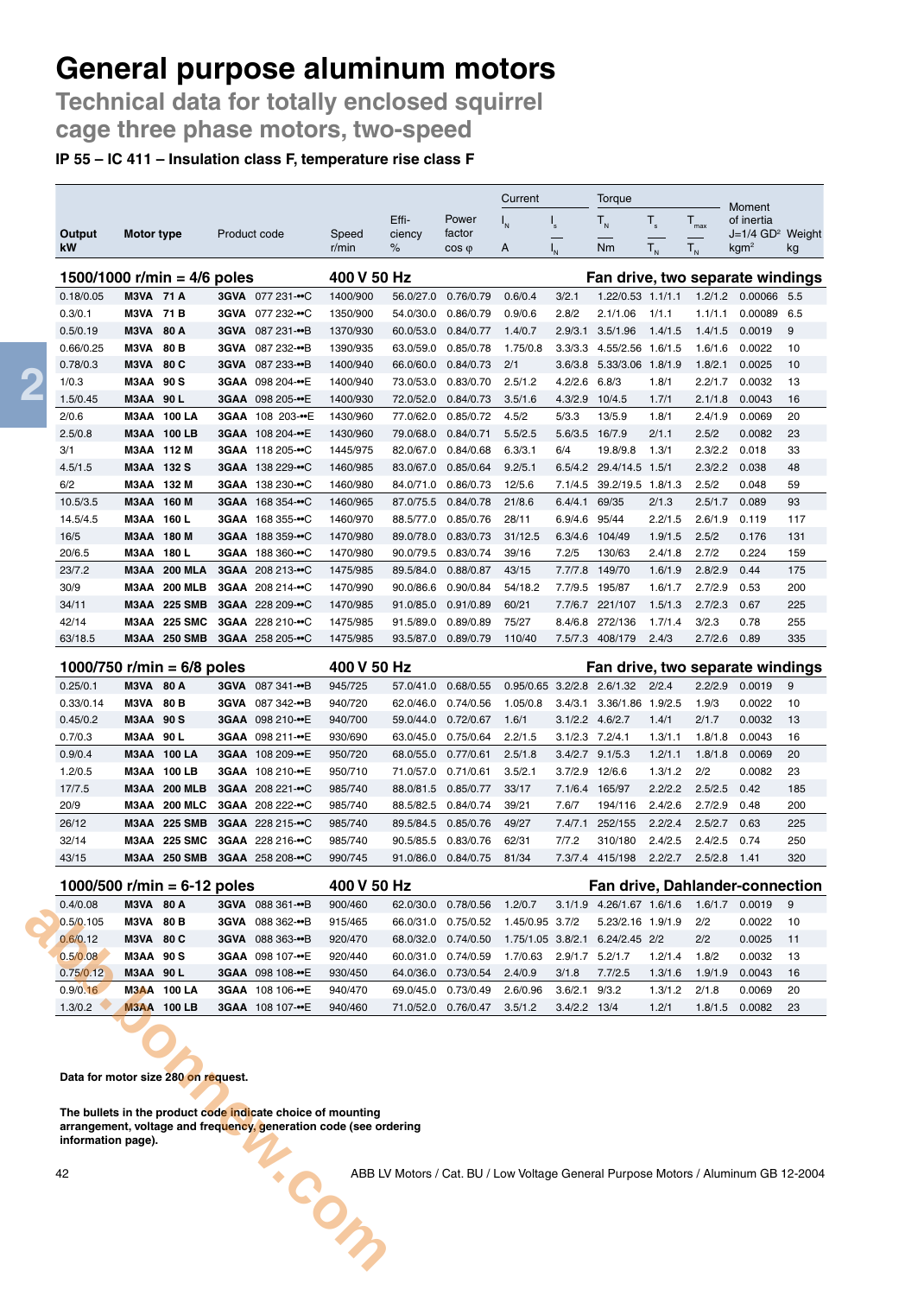**Technical data for totally enclosed squirrel cage three phase motors, two-speed**

### **IP 55 – IC 411 – Insulation class F, temperature rise class F**

|                               |                          |                                            |                                                                                    |                        |                        |                                                     | Current                      |                         | Torque                                       |                    |                                |                                                      |                     |
|-------------------------------|--------------------------|--------------------------------------------|------------------------------------------------------------------------------------|------------------------|------------------------|-----------------------------------------------------|------------------------------|-------------------------|----------------------------------------------|--------------------|--------------------------------|------------------------------------------------------|---------------------|
| Output                        | Motor type               |                                            | Product code                                                                       | Speed                  | Effi-<br>ciency        | Power<br>factor                                     | $I_{N}$                      | $\mathsf{I}_\mathsf{s}$ | $T_{N}$                                      | $T_{s}$            | $T_{\text{max}}$               | Moment<br>of inertia<br>J=1/4 GD <sup>2</sup> Weight |                     |
| kW                            |                          |                                            |                                                                                    | r/min                  | %                      | $\cos \varphi$                                      | A                            |                         | <b>Nm</b>                                    | $T_{N}$            | $T_{N}$                        | kgm <sup>2</sup>                                     | kg                  |
| $3000/1500$ r/min = 2/4 poles |                          |                                            |                                                                                    | 400 V 50 Hz            |                        |                                                     |                              |                         | Constant torque, two separate windings       |                    |                                |                                                      |                     |
| 0.58/0.28                     | <b>M3VA 80 A</b>         |                                            | 3GVA 089 121-••B                                                                   | 2850/1400              |                        | 70.0/60.0 0.88/0.78                                 |                              |                         | 1.35/0.85 4.4/3.1 1.95/1.92 1.6/1.5          |                    | 1.9/1.5 0.0008                 |                                                      | 9                   |
| 0.7/0.36                      | M3VA                     | 80 B                                       | 3GVA 089 122-••B                                                                   | 2860/1400              | 74.0/64.0              | 0.88/0.78                                           | 1.55/1.05 5/3.4              |                         | 2.35/2.46 1.8/1.6                            |                    |                                | 2.2/1.8 0.0009                                       | 11                  |
| 0.85/0.42                     | M3VA                     | 80 C                                       | 3GVA 089 123-••B                                                                   | 2890/1410              | 76.0/66.0              | 0.87/0.76                                           |                              |                         | 1.85/1.25 5.6/3.5 2.82/2.85 1.9/1.7          |                    |                                | 2.5/1.7 0.0012                                       | 12                  |
| 1.1/0.55                      | <b>M3AA 90 S</b>         |                                            | 3GAA 098 213-••E                                                                   | 2900/1450              | 74.0/62.0              | 0.85/0.64                                           | 2.5/2                        | 5.1/3.6                 | 3.6/3.6                                      | 1.4/1.5            | 2.3/2.3                        | 0.0019                                               | 13                  |
| 1.5/0.75                      | M3AA 90 L                |                                            | 3GAA 098 214-••E                                                                   | 2900/1450              |                        | 77.0/70.0  0.87/0.67                                | 3.3/2.4                      | 5.7/4.1                 | 4.9/4.9                                      | 1.5/1.5            |                                | 2.5/2.3 0.0024                                       | 16                  |
| 2/1                           | M3AA 100 L               |                                            | 3GAA 108 212-••E                                                                   | 2900/1460              | 76.0/67.0              | 0.89/0.66                                           | 4.3/3.3                      | 6.2/4                   | 6.5/6.5                                      | 1.9/1.4            |                                | 2.8/2.6 0.0041                                       | 21                  |
| 2.6/1.3                       | M3AA 112 M               |                                            | 3GAA 118 201-••C                                                                   | 2900/1460              | 80.0/75.0              | 0.92/0.72 5.1/3.5                                   |                              | 6.4/5                   | 8.6/8.5                                      | 1.6/1.6            | 2.3/2.3 0.012                  |                                                      | 32                  |
| 4.4/2.2                       |                          | M3AA 132 SB                                | 3GAA 138 201-••C                                                                   | 2925/1450              | 81.0/74.0              | 0.86/0.73                                           | 9.1/5.9                      | 7.3/4.4                 | 14.4/14.5 2/1.3                              |                    | 2.3/2.2 0.016                  |                                                      | 42                  |
| 5.6/2.8<br>12/6               | M3AA 132 M<br>M3AA 160 M |                                            | 3GAA 138 202-••C                                                                   | 2885/1440              | 82.0/77.0<br>87.5/84.5 | 0.93/0.75<br>0.92/0.80                              | 10.6/7<br>22/13              | 6.7/5<br>7.7/6          | 18.5/18.6 1.8/1.4<br>39/39                   |                    | $2.1/2.2$ 0.022                |                                                      | 56<br>92            |
| 15/7.5                        | <b>M3AA 160 L</b>        |                                            | 3GAA 168 359-••C<br>3GAA 168 360-••C                                               | 2835/1460<br>2940/1460 | 88.5/84.5              | 0.93/0.78                                           | 27/16.5                      | 7.9/6                   | 49/49                                        | 2.1/2.3<br>2.2/2.4 | 2.8/2.4 0.054<br>2.9/2.4       | 0.057                                                | 99                  |
| 18/9                          | M3AA 180 L               |                                            | 3GAA 188 352-••C                                                                   | 2945/1460              | 89.0/84.0              | 0.90/0.77                                           | 32/20                        | 7.7/5.2                 | 58/59                                        | 2.5/2.3            | 2.8/2.1                        | 0.108                                                | 152                 |
| 23/12                         |                          | <b>M3AA 200 MLA</b>                        | 3GAA 208 201-••C                                                                   | 2960/1475              | 90.0/89.0              | 0.89/0.85                                           | 42/23                        | 7.8/7.4 74/77           |                                              | 1.7/2.2            | 2.8/2.5                        | 0.28                                                 | 178                 |
| 30/16                         |                          | <b>M3AA 200 MLB</b>                        | 3GAA 208 202-••C                                                                   | 2960/1475              |                        | 91.0/90.0 0.90/0.87                                 | 53/30                        |                         | 8.2/7.3 97/104                               | 1.8/2.2            | 2.9/2.5 0.34                   |                                                      | 204                 |
| 36/18                         |                          | M3AA 225 SMB                               | 3GAA 228 201-••C                                                                   | 2960/1480              |                        | 91.5/91.5 0.91/0.76                                 | 63/38                        | 8/7.2                   | 116/116                                      | 2.5/3.8            | $2.7/2.5$ 0.26                 |                                                      | 236                 |
| 40/20                         |                          | M3AA 225 SMC                               | 3GAA 228 202-••C                                                                   | 2960/1475              |                        | 92.0/91.5 0.91/0.79                                 | 69/41                        | 8.5/6.5                 | 129/129                                      | 2.8/3.3            | 2.8/2.2 0.29                   |                                                      | 261                 |
| 50/25                         |                          | <b>M3AA 250 SMB</b>                        | 3GAA 258 201-••C                                                                   | 2965/1485              |                        | 93.0/93.0  0.91/0.76                                | 86/52                        |                         | 8.9/8.5 161/161                              | 2.1/3.5            | 2.9/2.9 0.57                   |                                                      | 333                 |
| $3000/1500$ r/min = 2-4 poles |                          |                                            |                                                                                    | 400 V 50 Hz            |                        |                                                     |                              |                         | <b>Constant torque, Dahlander-connection</b> |                    |                                |                                                      |                     |
| 0.11/0.07                     | <b>M3VA</b> 56 B         |                                            | 3GVA 050 122-•• A                                                                  | 2730/1370              |                        | 53.0/44.0  0.75/0.58                                | 0.4/0.4                      | 3.4/2.6                 | 0.38/0.48 2.5/2.7                            |                    |                                | 2.6/2.8 0.00018 3.5                                  |                     |
| 0.2/0.15                      | M3VA 63 A                |                                            | 3GVA 060 121-•• A                                                                  | 2800/1400              |                        | 63.0/54.0 0.70/0.63                                 | 0.65/0.65 3.6/2.8            |                         | $0.68/1.02$ 2.1/2                            |                    |                                | 2.2/2.1 0.00019                                      | $\overline{4}$      |
| 0.3/0.2                       | M3VA 63 B                |                                            | 3GVA 060 122-•• A                                                                  | 2740/1370              | 59.0/55.0              | 0.78/0.63                                           | 0.95/0.85 2.8/2.8            |                         | 1.05/1.4                                     | 1.7/2.1            | 1.8/2.2                        | 0.00026                                              | 4.5                 |
| 0.37/0.25                     | <b>M3VA 71 A</b>         |                                            | 3GVA 070 121-••C                                                                   | 2700/1390              | 64.0/60.0              | 0.89/0.79                                           | 0.95/0.7                     |                         | 3.3/3.1 1.3/1.72                             | 1.9/1.5            | 2/1.6                          | 0.00066                                              | 5.5                 |
| 0.48/0.31                     | M3VA 71 B                |                                            | 3GVA 070 122-••C                                                                   | 2780/1400              | 68.0/68.0              | 0.91/0.76                                           | 1.2/0.9                      | 3.6/4                   | 1.66/2.15 1.4/2                              |                    | 1.5/2.1                        | 0.00089                                              | 6.5                 |
| 0.55/0.37                     | M3VA 71 C                |                                            | 3GVA 070 123-••C                                                                   | 2800/1400              |                        | 66.0/64.0  0.80/0.65                                | 1.5/1.2                      |                         | 4.7/4.3 1.87/2.52 1.8/1.9                    |                    | 1.9/2                          | 0.0011                                               | $\overline{7}$<br>9 |
| 0.63/0.5<br>0.85/0.65         | M3VA<br>M3VA             | 80 A<br>80 <sub>B</sub>                    | <b>3GVA</b><br>080 121-••B<br>3GVA 080 122-••B                                     | 2690/1400<br>2725/1405 | 66.0/67.0<br>70.0/70.0 | 0.87/0.79<br>0.88/0.80                              | 1.6/1.35<br>2/1.7            | 4/4.4                   | 3.6/4.2 2.25/3.42 1.8/1.9<br>2.99/4.43 1.9/2 |                    | 1.9/2.1<br>1.9/2.2             | 0.0013<br>0.0016                                     | 10                  |
| 1.1/0.8                       | <b>M3VA 80 C</b>         |                                            | 3GVA 080 123-••B                                                                   | 2730/1410              | 72.0/71.0              | 0.88/0.79                                           | 2.55/2.05                    | 4.2/4.7                 | 3.8/5.38                                     | 2/2                | 2.1/2.4                        | 0.002                                                | 11                  |
| 1.3/1                         | M3AA 90 S                |                                            | 3GAA 098 110-••E                                                                   | 2730/1400              | 71.0/71.0              | 0.88/0.80                                           | 3.1/2.6                      | 3.9/3.8                 | 4.5/6.8                                      | 2/1.5              | 2.2/2                          | 0.0032                                               | 13                  |
| 1.9/1.5                       | <b>M3AA 90 L</b>         |                                            | 3GAA 098 111-••E                                                                   | 2820/1420              |                        | 74.0/75.0 0.82/0.76                                 | 4.4/3.9                      | 5.1/4.4 6.4/10          |                                              | 2.8/2              | 3/2.5                          | 0.0043                                               | 16                  |
| 2.5/2.1                       |                          | <b>M3AA 100 LA</b>                         | 3GAA 108 109-••E                                                                   | 2800/1430              | 68.0/76.0              | 0.88/0.81                                           | 6/5                          | 4.8/4.4                 | 8.5/14                                       | 2.2/1.6            | 2.5/2.2                        | 0.0069                                               | 20                  |
| 3.4/2.7                       |                          | M3AA 100 LB                                | 3GAA 108 110-••E                                                                   | 2810/1430              | 78.0/80.0              | 0.88/0.85                                           | 7.2/5.9                      | 5.3/5.4                 | 11.5/18                                      | 2.2/1.9            | 2.5/2.5                        | 0.0082                                               | 23                  |
| 4/2.6                         | M3AA 112 M               |                                            | 3GAA 118 101-••C                                                                   | 2865/1430              |                        | 82.0/77.0  0.94/0.76  7.6/6.5                       |                              |                         | 6.3/6.2 13.3/17.4 1.8/2.3                    |                    | $2.1/2.6$ 0.012                |                                                      | 32                  |
| 4.7/3.1                       |                          | M3AA 132 SB                                | 3GAA 138 101-••C                                                                   | 2820/1420              |                        | 79.0/77.0 0.93/0.76                                 | 9.2/7.7                      | 5.5/5.7                 | 15.9/20.8                                    | 1.8/2.2            | 2.1/2.4                        | 0.016                                                | 42                  |
| 7.2/4.8                       | M3AA 132 M               | M3AA 160 MA                                | 3GAA 138 102-••C<br>3GAA 168 306- $\cdot$ C                                        | 2870/1435              |                        | 84.0/81.0 0.93/0.76                                 | 13.3/11.5 7.1/6.2 24/31.9    |                         | 40/43                                        | 2.4/2.5            | 2.6/2.7 0.022<br>1.9/1.9 0.039 |                                                      | 56<br>73            |
| 9/6.5<br>12.5/9               | M3AA 160 M               |                                            | 3GAA 168 307-••C                                                                   | 2885/1440<br>2890/1440 |                        | 83.0/82.0 0.92/0.74<br>85.5/85.5 0.93/0.80          | 17.1/15.6 4.6/4.3<br>22.5/19 | 5.2/4.6                 | 41/60                                        | 1.3/1.7<br>1.4/1.8 | 1.9/1.9 0.054                  |                                                      | 92                  |
| 15/10.5                       | M3AA 160 L               |                                            | 3GAA 168 308-••C                                                                   | 2900/1445              |                        | 87.0/86.0  0.93/0.77  27/23                         |                              | 5.8/4.9                 | 49/69                                        | 1.6/2.1            | 2.1/2.1 0.057                  |                                                      | 99                  |
| 18/12                         | M3AA 180 M               |                                            | 3GAA 188 301-••C                                                                   | 2940/1455              |                        | 89.0/89.0 0.88/0.79                                 | 33/25                        | 6.8/5.3                 | 59/79                                        | 2.1/2.4            | 2.6/2.2 0.094                  |                                                      | 132                 |
| 24/17                         | M3AA 180 L               |                                            | 3GAA 188 302-••C                                                                   | 2945/1455              |                        | 90.0/90.0 0.89/0.80                                 | 43/34                        | 7.4/5.2 78/111          |                                              | 2.4/2.4            | 2.8/2.1 0.108                  |                                                      | 152                 |
| 32/24                         |                          | M3AA 200 MLA                               | 3GAA 208 101-••C                                                                   | 2940/1470              |                        | 89.0/90.5  0.89/0.86                                | 58/45                        |                         | 6.8/5.9 104/156                              | 1.8/2.1            | 2.4/2.1 0.28                   |                                                      | 180                 |
| 39/29                         |                          | <b>M3AA 200 MLB</b>                        | 3GAA 208 102-••C                                                                   | 2950/1470              |                        | 90.5/91.0  0.84/0.86                                | 75/53                        | 6.8/7                   | 126/188                                      | 1.7/2.2            | 2.6/2.4 0.34                   |                                                      | 205                 |
| 42/32                         |                          | M3AA 225 SMB                               | 3GAA 228 101-••C                                                                   | 2955/1475              |                        | 92.5/93.0 0.92/0.88                                 | 71/57                        |                         | 7.1/6.5 136/207                              | 1.5/1.9            | 2.5/2.3 0.49                   |                                                      | 230                 |
| 50/40<br>68/50                |                          | <b>M3AA 225 SMC</b><br><b>M3AA 250 SMB</b> | 3GAA 228 102-••C<br>3GAA 258 101-••C                                               | 2965/1480<br>2940/1475 |                        | 92.5/93.0  0.84/0.87  87/72<br>93.0/93.5  0.93/0.88 | 113/87                       |                         | 7.4/7.1 161/259<br>6.6/6.9 220/324           | 2.4/2.8<br>1.5/2.1 | 3.3/3<br>2.4/2.5 0.89          | 0.49                                                 | 265<br>335          |
|                               |                          |                                            |                                                                                    |                        |                        |                                                     |                              |                         |                                              |                    |                                |                                                      |                     |
|                               |                          |                                            |                                                                                    |                        |                        |                                                     |                              |                         |                                              |                    |                                |                                                      |                     |
|                               |                          |                                            | ABB LV Motors / Cat. BU / Low Voltage General Purpose Motors / Aluminum GB 12-2004 |                        |                        |                                                     |                              |                         |                                              |                    |                                |                                                      | 43                  |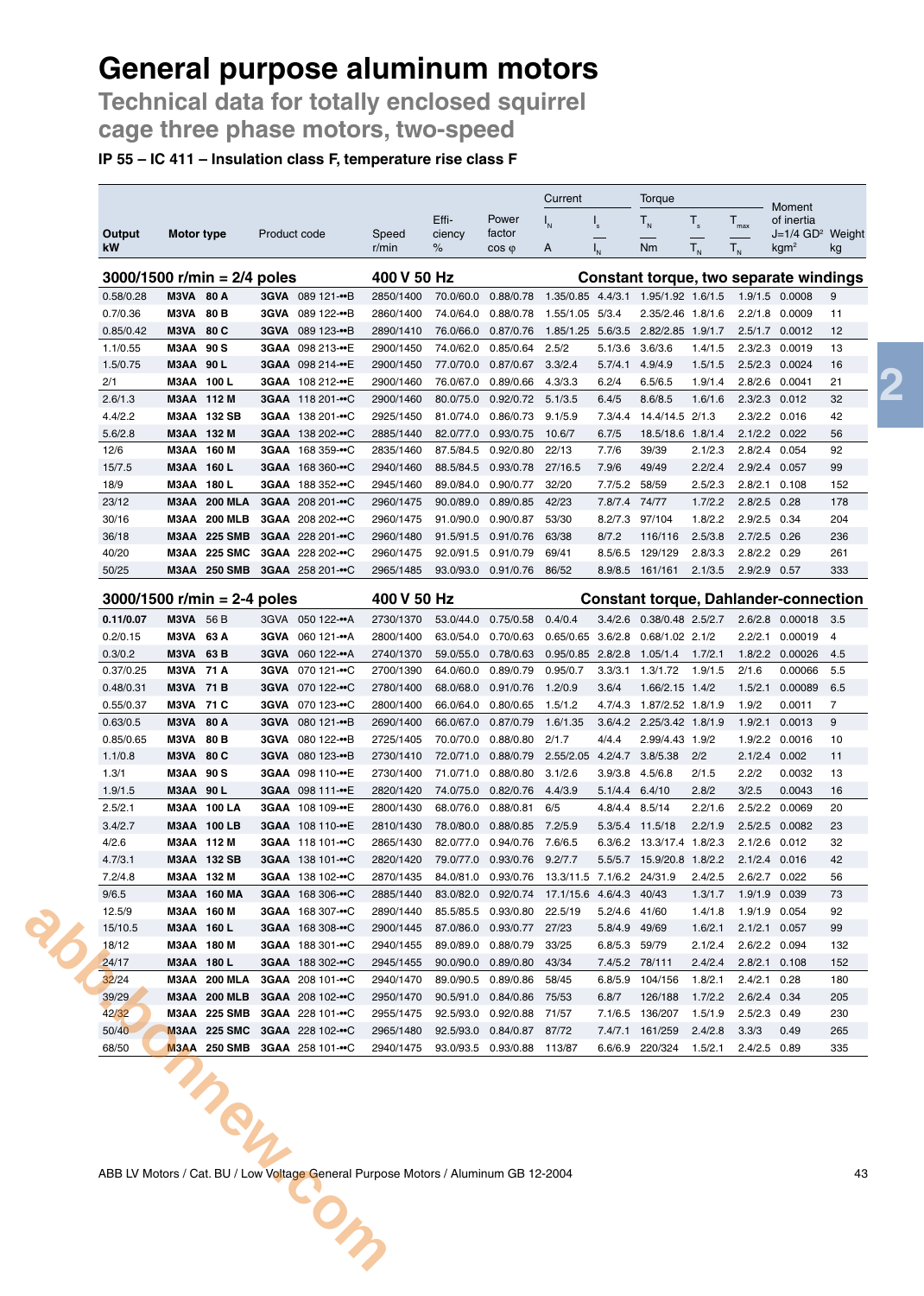**Technical data for totally enclosed squirrel cage three phase motors, two-speed**

#### **IP 55 – IC 411 – Insulation class F, temperature rise class F**

|                               |                   |                     |             |                         |             |           |                     | Current                     |                         | Torque                     |             |                  |                                        |     |
|-------------------------------|-------------------|---------------------|-------------|-------------------------|-------------|-----------|---------------------|-----------------------------|-------------------------|----------------------------|-------------|------------------|----------------------------------------|-----|
|                               |                   |                     |             |                         |             | Effi-     | Power               | $I_{N}$                     | $\mathsf{I}_\mathsf{s}$ | $T_{N}$                    | $T_{\rm s}$ | $T_{\text{max}}$ | Moment<br>of inertia                   |     |
| Output                        | Motor type        |                     |             | Product code            | Speed       | ciency    | factor              |                             |                         |                            |             |                  | J=1/4 GD <sup>2</sup> Weight           |     |
| kW                            |                   |                     |             |                         | r/min       | %         | $\cos \varphi$      | A                           |                         | Nm                         | $T_{N}$     | $T_{N}$          | kgm <sup>2</sup>                       | kg  |
| $3000/750$ r/min = 2/8 poles  |                   |                     |             |                         | 400 V 50 Hz |           |                     |                             |                         |                            |             |                  | Constant torque, two separate windings |     |
| 0.25/0.06                     | <b>M3VA 71 A</b>  |                     |             | 3GVA 079 141-•• A       | 2760/660    | 52.0/36.0 |                     | 0.94/0.70 0.75/0.35 2.9/1.9 |                         | $0.86/0.86$ 1/1.3          |             |                  | 1.1/1.4 0.00066                        | 5.5 |
| 0.37/0.09                     | <b>M3VA 71 B</b>  |                     | <b>3GVA</b> | 079 142-••A             | 2800/660    | 68.0/41.0 | 0.87/0.65 0.9/0.5   |                             | 2.8/2                   | 1.26/1.3                   | 1/1.6       |                  | 1.1/1.7 0.00089                        | 6.5 |
| 0.5/0.12                      | M3VA              | 80 A                | <b>3GVA</b> | 089 141-••B             | 2730/700    | 60.0/38.0 | 0.87/0.58 1.4/0.8   |                             | 3.2/2.3                 | 1.78/1.64 1.3/2            |             | 1.6/2            | 0.0013                                 | 9   |
| 0.66/0.15                     | M3VA              | 80 <sub>B</sub>     | <b>3GVA</b> | 089 142-••B             | 2780/700    | 65.0/40.0 |                     | 0.87/0.58 1.65/0.95         | 3.8/2.5                 | 2.55/2.45 1.4/2.2          |             | 1.8/2.2          | 0.0016                                 | 10  |
| 0.78/0.18                     | M3VA              | 80 C                | 3GVA        | 089 143-••B             | 2800/700    | 68.0/43.0 | 0.87/0.57 1.9/1.15  |                             | 4/2.6                   | 2.67/2.46 1.5/2.4          |             | 2.2/2.4          | 0.002                                  | 11  |
| 0.75/0.18                     | M3AA 90 LA        |                     |             | 3GAA 098 700-••E        | 2875/720    | 71.2/46.3 | $0.80/0.51$ 1.9/1.1 |                             | 5.7/2.4                 | 2.5/2.4                    | 2.3/1.3     | 2.7/1.9          | 0.0043                                 | 16  |
| 1.3/0.33                      |                   | M3AA 90 LB          |             | 3GAA 098 701-••E        | 2780/690    | 71.0/52.0 | 0.92/0.62 2.9/1.5   |                             | 4.5/2.3                 | 4.4/4.5                    | 1.8/1.2     | 2/1.7            | 0.0043                                 | 16  |
| 1.8/0.5                       |                   | <b>M3AA 100 LB</b>  |             | 3GAA 108 700-••E        | 2860/705    | 80.0/54.0 | 0.93/0.64 3.5/2.1   |                             | 5.3/2.6                 | 6/6.7                      | 1.7/1.3     | 2.2/1.9          | 0.0082                                 | 24  |
| 1500/1000 r/min = $4/6$ poles |                   |                     |             |                         | 400 V 50 Hz |           |                     |                             |                         |                            |             |                  | Constant torque, two separate windings |     |
| 0.11/0.08                     | M3VA              | 63 B                |             | 3GVA 069232-•• A        | 1390/860    | 40.0/25.0 |                     | 0.70/0.72 0.55/0.62 2.5/1.8 |                         | 0.75/0.88 1.4/1.8          |             |                  | 1.9/1.9 0.00026                        | 4.5 |
| 0.3/0.2                       | <b>M3VA 71 A</b>  |                     |             | 3GVA 079 231-••C        | 1390/900    | 51.0/40.0 | 0.82/0.72 0.7/0.5   |                             | 2.8/2                   | 1.37/0.79 1.1/1.05 1.1/1.1 |             |                  | 0.00066                                | 5.5 |
| 0.37/0.22                     | <b>M3VA 71 B</b>  |                     |             | 3GVA 079 232-••C        | 1380/900    | 58.0/40.0 | 0.83/0.80 0.9/0.8   |                             | 2.7/1.9                 | 2.07/1.91 1/1.1            |             | 1.1/1.1          | 0.00089                                | 6.5 |
| 0.43/0.28                     | M3VA              | 80 A                | 3GVA        | 089 231-••B             | 1380/910    | 60.0/54.0 | 0.85/0.81 1.4/1.2   |                             | 3.1/2.9                 | 2.54/3.02 1.5/1.4          |             | 1.5/1.4          | 0.0019                                 | 9   |
| 0.58/0.37                     | M3VA              | 80 <sub>B</sub>     |             | 3GVA 089 232-••B        | 1390/920    | 63.0/58.0 | 0.85/0.80 1.6/1.15  |                             | 3.3/3.2                 | 4/3.85                     | 1.5/1.5     |                  | 1.6/1.6 0.0022                         | 10  |
| 0.7/0.45                      | M3VA              | 80 C                |             | 3GVA 089 233-••B        | 1390/925    | 65.0/60.0 | 0.85/0.78 1.85/1.4  |                             | 3.4/3.4                 | 4.82/4.66 1.6/1.7          |             |                  | 1.7/1.8 0.0025                         | 10  |
| 0.8/0.5                       | <b>M3AA 90 S</b>  |                     |             | 3GAA 098 216-••E        | 1430/940    | 68.0/57.0 | 0.80/0.66 2.2/2     |                             | 3.9/2.8                 | 5.3/5                      | 1.5/1.4     | 2.1/2.1          | 0.0032                                 | 13  |
| 1.2/0.75                      | <b>M3AA 90 L</b>  |                     |             | 3GAA 098 217-••E        | 1430/940    | 73.0/63.0 | 0.81/0.67 3/2.6     |                             | 4.4/3.1                 | 8/7.6                      | 1.7/1.5     | 2.3/2.1          | 0.0043                                 | 16  |
| 1.5/0.9                       |                   | <b>M3AA 100 LA</b>  |             | 3GAA 108 214-••E        | 1440/960    | 75.0/69.0 | $0.84/0.65$ 3.5/3   |                             | 4.7/3.8                 | 9.9/8.9                    | 1.5/1.5     | 2.2/2.4          | 0.0069                                 | 20  |
| 1.8/1.1                       |                   | <b>M3AA 100 LB</b>  |             | 3GAA 108 215-••E        | 1460/960    | 77.0/70.0 | 0.78/0.64 4.4/3.6   |                             | 5.8/3.9                 | 11/11                      | 2.1/1.6     | 3/2.5            | 0.0082                                 | 23  |
| 2.6/1.7                       |                   | M3AA 112 M          |             | 3GAA 118 202-••C        | 1445/960    | 80.0/73.0 | 0.86/0.76 5.5/4.4   |                             | 5.9/5.2                 | 17.2/16.9 1.5/1.5          |             | 2.2/2.4          | 0.018                                  | 33  |
| 3.3/2.2                       | M3AA 132 S        |                     |             | 3GAA 138 223-••C        | 1470/980    | 82.0/76.0 | 0.82/0.65 7.1/6.4   |                             | 6.8/4.6                 | 21.4/21.4 1.4/1.2          |             | 2.5/2.4          | 0.038                                  | 48  |
| 4.5/3                         |                   | M3AA 132 M          |             | 3GAA 138 224-••C        | 1470/980    | 82.0/77.0 | 0.85/0.70 9.3/8     |                             | 7.2/5.6                 | 29.2/29.2 1.4/1.5          |             | 2.3/2.6          | 0.048                                  | 59  |
| 7.5/5.5                       |                   | M3AA 160 M          |             | 3GAA 168 361-••C        | 1465/965    | 85.5/80.5 | 0.83/0.77 15.5/13   |                             | 7.1/4.7                 | 49/54                      | 2.1/1.8     | 2.7/1.9          | 0.089                                  | 93  |
| 11.5/8.5                      | <b>M3AA 160 L</b> |                     |             | 3GAA 168 362-••C        | 1465/965    | 86.5/82.5 | 0.84/0.76 23/19.5   |                             | 7/4.9                   | 75/84                      | 2.1/1.8     | 2.8/2            | 0.119                                  | 117 |
| 13/8                          |                   | M3AA 180 M          |             | 3GAA 188 353-••C        | 1475/975    | 88.0/82.5 | 0.82/0.75 26/19     |                             | 6.5/4.3                 | 84/78                      | 1.9/1.4     | 2.6/1.8          | 0.176                                  | 131 |
| 15/10                         | <b>M3AA 180 L</b> |                     |             | 3GAA 188 354-••C        | 1475/975    | 88.5/84.0 | 0.83/0.74 30/23     |                             | 7.1/4.4                 | 97/98                      | 2.3/1.5     | 2.7/1.9          | 0.224                                  | 159 |
| 18/12                         | МЗАА              | <b>200 MLA</b>      |             | 3GAA 208 204-••C        | 1475/985    | 88.5/86.0 | 0.91/0.86 33/24     |                             | 7.6/7.8                 | 117/116                    | 2.1/2.6     | 2.5/2.6          | 0.42                                   | 185 |
| 22/14.7                       | МЗАА              | <b>200 MLB</b>      |             | 3GAA 208 205-••C        | 1480/985    | 89.5/86.5 | 0.89/0.87 40/29     |                             | 8.2/7.6                 | 142/143                    | 2.4/2.6     | 2.8/2.5          | 0.48                                   | 200 |
| 25/16.7                       | МЗАА              | <b>200 MLC</b>      |             | 3GAA 208 206- $\cdot$ C | 1475/980    | 89.0/85.5 | 0.87/0.88 47/32     |                             | 7.7/6.7                 | 162/162                    | 2.3/2.3     | 2.6/2.2          | 0.48                                   | 200 |
| 32/21                         |                   | M3AA 225 SMB        |             | 3GAA 228 203-••C        | 1480/985    | 90.0/89.5 | 0.88/0.86 58/40     |                             | 8.6/8                   | 206/204                    | 2.3/2.4     | 2.8/2.7 0.63     |                                        | 225 |
| 36/24                         | M3AA              | 225 SMC             |             | 3GAA 228 204-••C        | 1480/985    | 90.5/90.0 | 0.88/0.87 66/45     |                             | 8.4/7.4                 | 232/233                    | 2.2/2.2     | 2.8/2.5          | 0.74                                   | 250 |
| 50/32                         |                   | <b>M3AA 250 SMB</b> |             | 3GAA 258 202-••C        | 1475/985    | 92.5/90.5 | 0.89/0.80 89/65     |                             | 7.5/7.1                 | 324/310                    | 2.3/3.1     | $2.6/2.6$ 0.89   |                                        | 335 |

**Data for motor size 280 on request.**

**The bullets in the product code indicate choice of mounting arrangement, voltage and frequency, generation code (see ordering information page). Abbasic Comments**